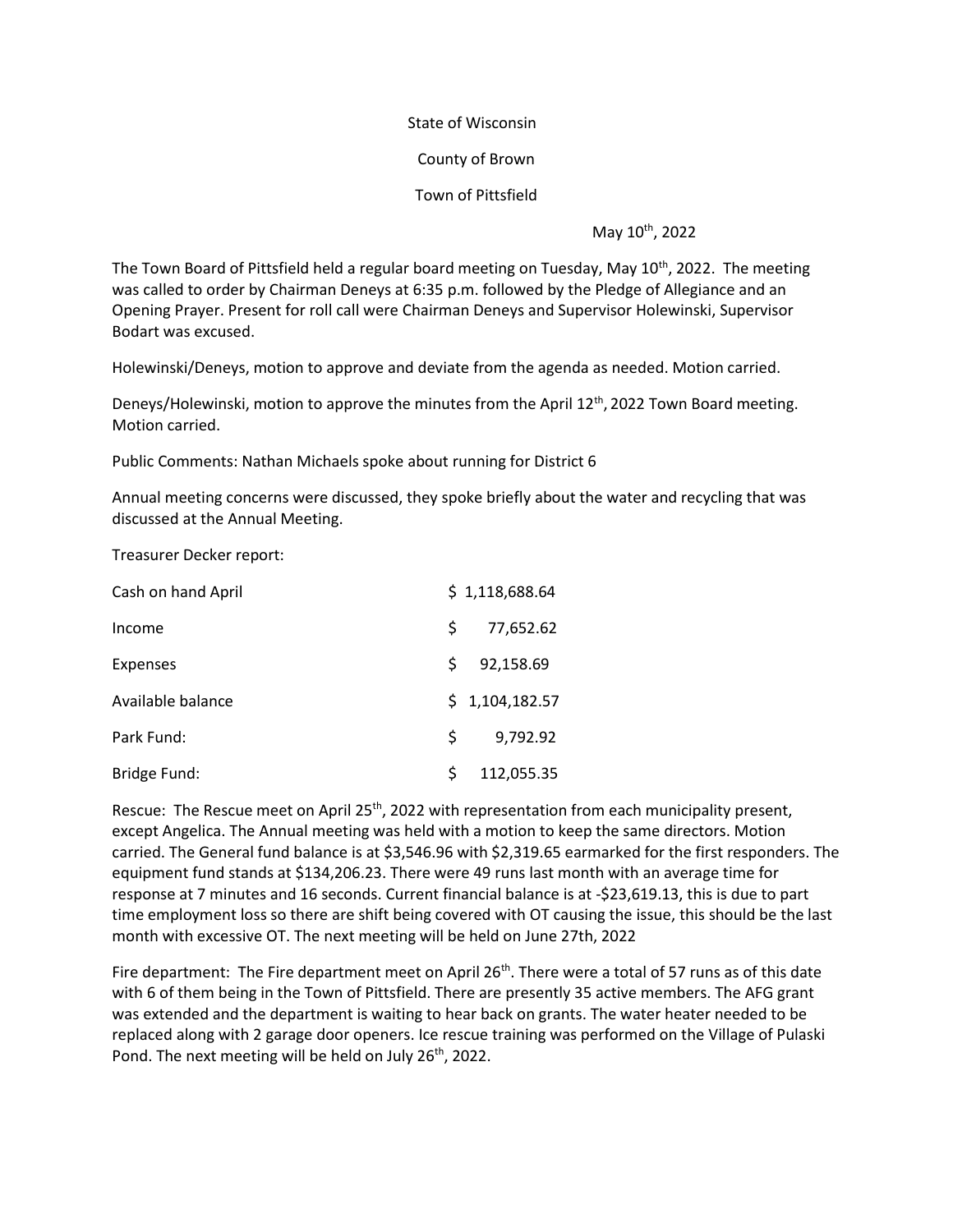Planning Committee:

- Compression Braking on Sunnybrook was discussed, a recommendation was made that the Board install No Engine Braking signs from Anston Rd south to White Pine.
- ATV route was discussed on CTH U & CTH C from Kunesh North to just past Annabell Cir on CTHC, a recommendation was made that the Board install ATV route signs on this route.
- The Survey was review for the Area Development Planning and will be further looked at next month
- Parking lot ordinance was reviewed, a recommendation was made that the Board to adopt the new ordinance for Parking Requirements
- The Internet RFI was discussed and the Chairman will schedule further discussions with the top 2 point getters
- Zoning Administrator- Complaints came in about Town Property being farmed, notice and a letter will follow

Humane officer report: Deneys/Holewinski, motion to receive and place on file the report from the humane officer. Motion carried.

Public Works: Will be starting on pot hole with the warmer weather

Deneys/Holewinski, motion to have the Zoning Administrator notify the farmer that is farming Town property at PI-566-1, and follow it up with a letter. The property line will be marked by Mead & Hunt Motion carried.

Deneys/Holewinski, motion to notify the top 2 score venders for the RFI to clarify exact costs, timing and funding sources. Motion carried.

Park Report:

- Community Days scheduled for May  $21^{st}$ , 2022 was discussed with yard signs available
- The red mulch was applied to the trees throughout the park
- The first lawn cutting was performed
- New Rules signs are at the Sign Creator and are expected sometime this week
- The stream erosion that caused the exposure of the gas line will be taken care of by WPS

General Road Maintenance:

Discussion on the Robin Ln, Brush and tree stump removal from the Right of Way along the road was discussed , there were two bids submitted.

Deneys/Holewinski, motion to accept the bid from R & M Forestry at a total possible cost of \$1,500. Motion carried.

The town engineer has completed the Brown County Bridge Aid form to replace the bridge on Kunesh Rd for 2023.

Deneys/Holewinski, motion to sign the application for County Bridge Aid for 2023. Motion carried.

Deneys/Holewinski, motion to install Engine Braking Sings on Sunnybrook from Anston Rd. South to White Pine. Motion carried.